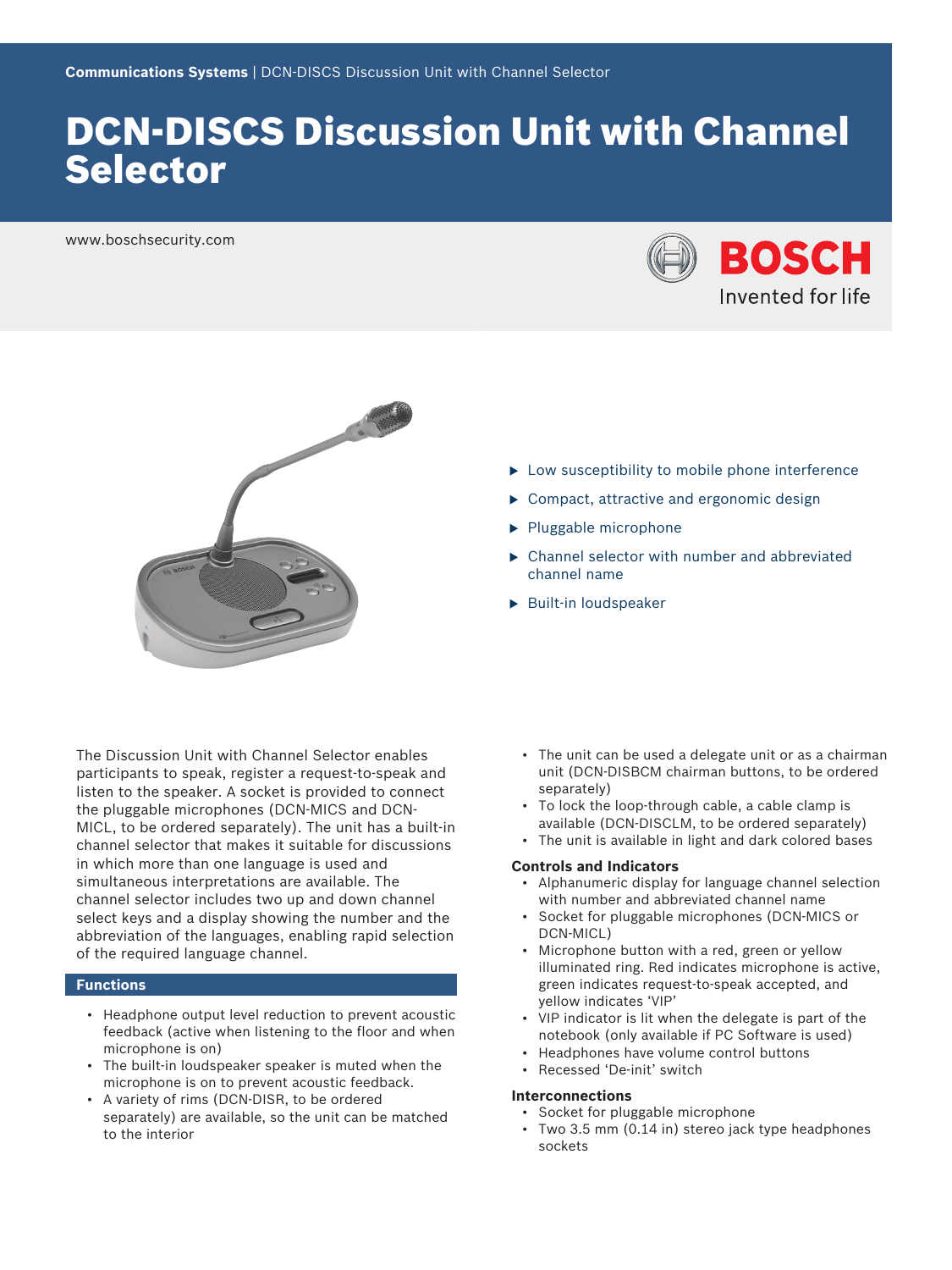- 2 m (78.7 in) cable terminated with in a molded sixpole circular connector.
- Six-pole circular connector for loop-through connections

## **Certifications and approvals**

**Region Certification** Europe CE

# **Technical specifications**

# **Electrical**

| <b>Mechanical</b>        |                          |
|--------------------------|--------------------------|
| Output power             | 2 x 15 mW/32 ohm         |
| Headphone load impedance | $>$ 32 ohm $\leq$ 1k ohm |
| Frequency response       | 30 Hz to 20 kHz          |

| Mounting                           | Tabletop (portable or fixed mounting)<br>and flush mounting   |
|------------------------------------|---------------------------------------------------------------|
| Dimensions $(H \times W \times D)$ | (without microphone)                                          |
| Tabletop                           | 61 x 190 x 116 mm<br>$(2.4 \times 7.5 \times 4.6)$ in)        |
| Flush mounted                      | $6 \times 190 \times 120$ mm $(0.2 \times 7.5 \times 4.7$ in) |
| Weight                             | 800 g (1.76 lb)                                               |
| Color top                          | Silver (RAL 9022)                                             |
| Color base                         |                                                               |
| DCN-DISCS-L                        | Light Grey (RAL 000 7500)                                     |
| DCN-DISCS-D                        | Charcoal (PH 10736)                                           |

# **Ordering information**

# **DCN‑DISCS‑L Discussion Channel Selector Light**

pluggable microphone, light base, microphone and rims to be ordered separately Order number **DCN-DISCS-L**

**DCN‑DISCS‑D Discussion Channel Selector Dark** pluggable microphone, dark base, microphone and rims to be ordered separately Order number **DCN-DISCS-D**

**DCN‑MICS Pluggable Short Microphone** length 310 mm (12.2 inch), silver Order number **DCN-MICS**

**DCN‑MICL Pluggable Long Microphone** length 480 mm (18.9 inch), silver Order number **DCN-MICL**

**DCN‑DISRH‑SR Rim High Gloss Silver (10 pcs)** silver, high gloss, 10 pieces Order number **DCN-DISRH-SR**

**DCN‑DISR‑SR Rim Silver (10 pcs)** silver, 10 pieces Order number **DCN-DISR-SR**

**DCN‑DISR‑D Rim Dark (10 pcs)** dark, 10 pieces Order number **DCN-DISR-D**

**DCN‑DISRMH Rim Metal High Gloss (10 pcs)** metal, high gloss, 10 pieces Order number **DCN-DISRMH**

**DCN‑DISRMS Rim Metal Semi Gloss (10 pcs)** metal, semi gloss, 10 pieces Order number **DCN-DISRMS**

**DCN‑DISBCM Buttons Chairman (10 sets)** 10 sets Order number **DCN-DISBCM**

**DCN‑DISBDD Buttons Dual Use (10 sets)** 10 sets Order number **DCN-DISBDD**

**DCN‑DISCLM Cable Clamp (25 pcs)** 25 pieces Order number **DCN-DISCLM**